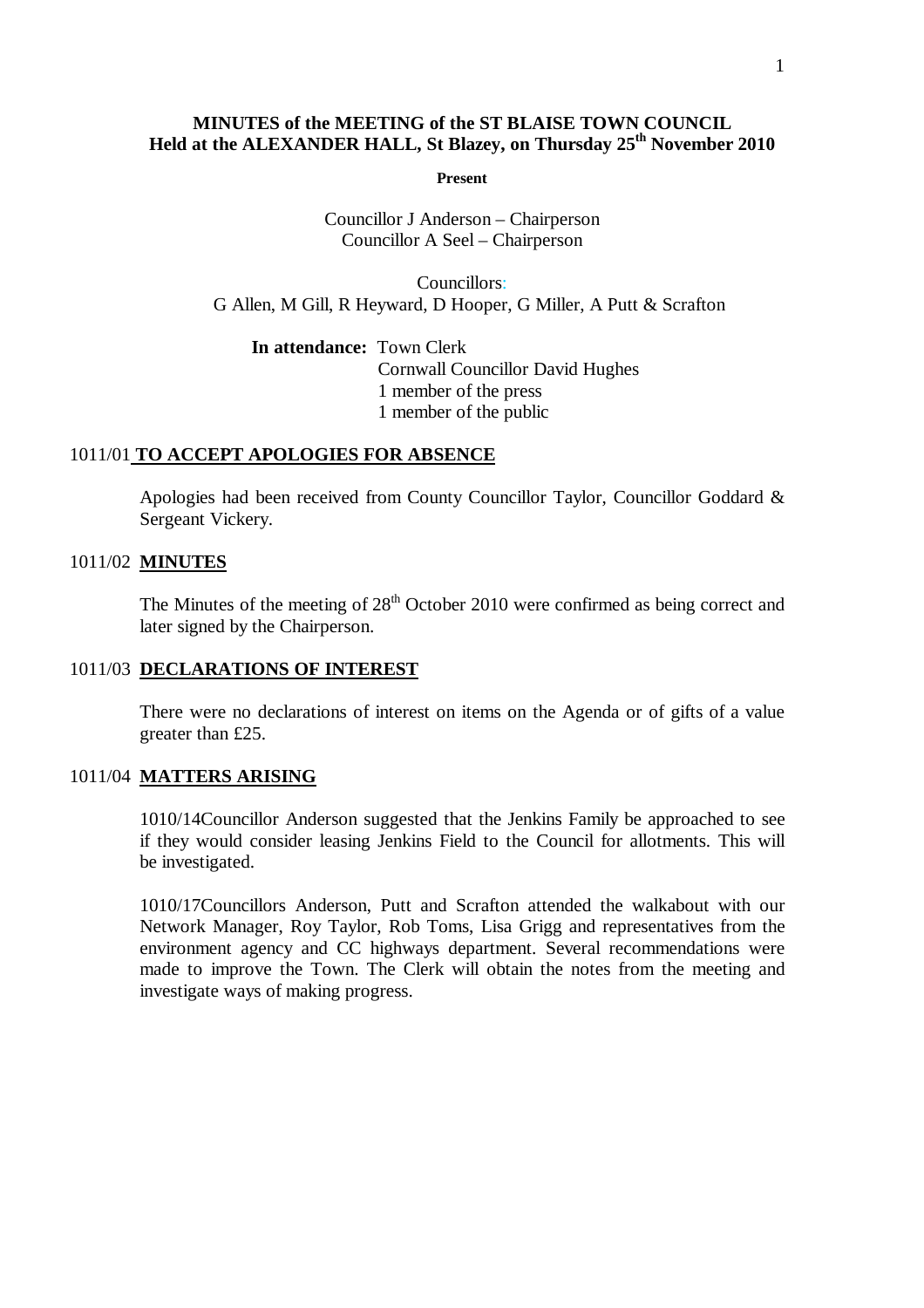#### 1011/05 **POLICE CRIME FIGURES**

October 2010

|                            | Committed |
|----------------------------|-----------|
| Assault                    |           |
| <b>Burglary</b>            |           |
| Theft                      | 8         |
| Criminal Damage (Vehicle)  |           |
| Criminal Damage (Property) |           |
| Drunk & Disorderly         |           |
| Witness Intimidation       |           |
| Driving Offence            |           |
| Harassment                 |           |
| Total<br>1 Q               |           |

# 1011/06 **A REPORT FROM CORNWALL COUNCILLOR DAVID HUGHES.**

Councillor Hughes apologised for not being available during last weeks floods and informed the Council that there is to be a multi-agency flood trial to be held shortly.

Councillor Hughes reported that no Cornwall Council cuts have been decided as yet but they are inevitable.

Councillor Hughes has been on a recent visit and toured other Eco Towns; he was shown what the houses will be like. Eco-bos are intending to submit a planning application in the first quarter of 2011.

Cornwall Council and other central stakeholders are currently deciding a definitive structure for the future of Par Beach; they are planning a larger meeting and will be inviting other community groups.

#### 1011/07 **A REPORT FROM CORNWALL COUNCILLOR ROY TAYLOR.**

Councillor Taylor sent the Clerk the following report to be read to the Council:-

Please accept my apologies for non attendance at the Town Plan Committee and the next Town Council meeting. I shall be away on holiday until 03/12/2010.

On November  $5<sup>th</sup>$ , I went on walkabout with some of the members of the Town Council, Rob Toms and CC officers. Confess I converted much of the meeting from the original intent to "spruce up the public realm" to looking into perceived problems with the leat drainage system. Not being prophetic, just using the opportunity to get attention for a subject I think important. The highways officers took away some recommendations to pass on to the Environment Agency.

On 17<sup>th</sup> November, we were greeted by the worst flooding in the town for many years.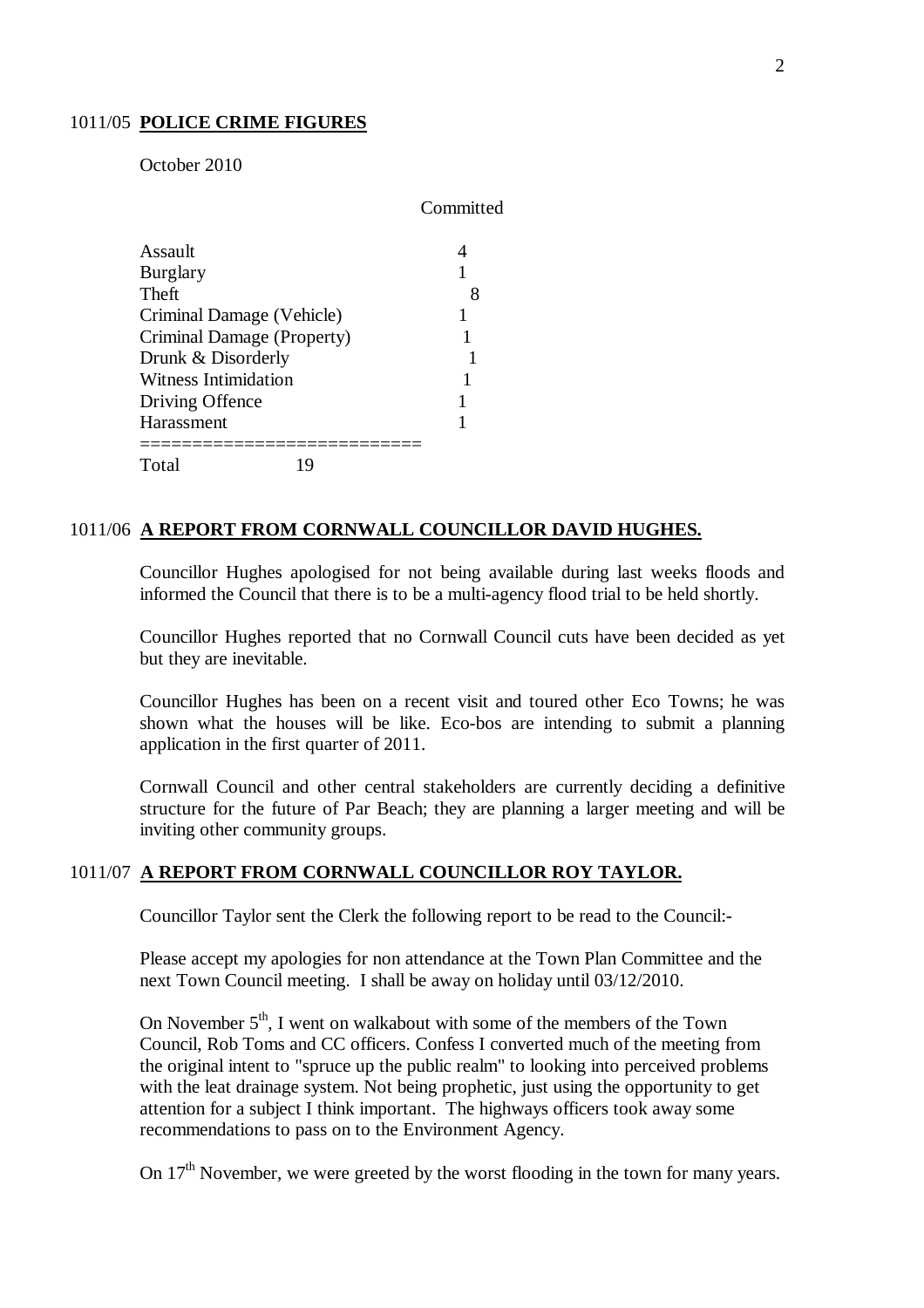I expected to be attending a Cabinet meeting at County Hall where they are agreeing an emergency budget and slashing spending across the county. Instead, my phone rang at 0615 and I was in St Blazey trying to be supportive of people whose homes are flooded or at risk of flooding. I also photographed the leat system in full flood and have passed relevant pictures on to highways for examination and clearance as needed. Since I have been a member of Cornwall Council, I have ensured that gully emptying is carried out as frequently as may be needed in flood prone areas.

There are some lessons to learn. People affected need one contact number available at all times for help and advice. It is essential that the leat system is cleaned properly and kept that way. Many people who had registered for notification by the RA flood warning system were not informed. The EA pump in Piggy Alley failed to start automatically and they had to give it a "kick start". Seriously flooded roads must be closed to traffic to prevent vehicles creating "bow waves" that worsen property damage unnecessarily. Get the message across that development in the wrong place that will make flooding worse should not be permitted. I am sure you can add more to this list.

On being advised that Station Road was no longer flooded I called Serco for a road sweeper. This was just before 4pm. The road was cleaned by 5pm. This was excellent service and I shall write thanking them.

I have been involved in a lot more but writing this on the 17th November flooding is on my mind.

## 1011/08 **ST AUSTELL AREA TOWN FRAMEWORK**

Councillor Scrafton attended the St Austell and Surrounding Area Town Framework Steering Group meeting on  $4<sup>th</sup>$  November. Councillor Scrafton reported that it was an interesting and informative meeting and although he was happy to attend these meetings in the future, he thought that a member of the planning committee should also attend. Councillor Seel and the Town Clerk will also attend the meeting on  $8<sup>th</sup>$ December. The minutes of this meeting are available in the office.

#### 1011/09**THE TOWN PLAN**

The Launch of St Blaise Town Plan was held on Tuesday  $9<sup>th</sup>$  November at St Blazey Football Club. The event was well attended. The first meeting of the Town Plan committee was held earlier today when the different sections of the plan were distributed to each of the four Councillors on the committee to prioritise.

#### 1011/10 **DRESSING OF THE CHRISTMAS TREES.**

The Christmas trees will be dressed on Friday 3<sup>rd</sup> December. Councillor Heyward will provide the trees and the Councillors will meet at St Blazey Church at 10.30 and follow on to Leek seed Chapel.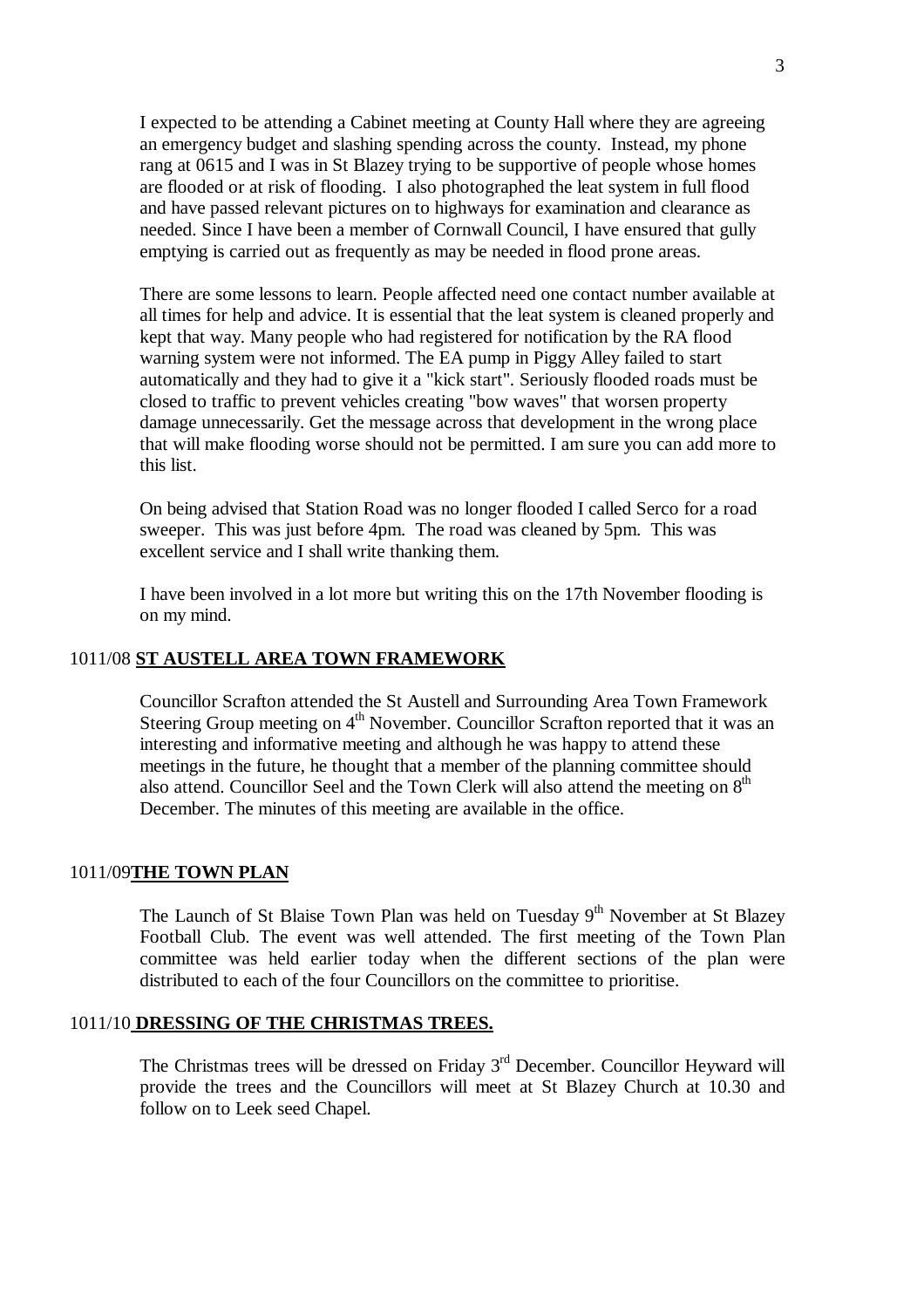#### 1011/11**THE CAROL CONCERT.**

The Clerk will reserve seating for the Councillors at the Carol Concert, Councillor Hooper will put out the Chairs, Councillors Hooper and Gill will meet and greet.

## 1011/12**TO SET THE PRECEPT FOR 2011/2012.**

After some discussion and taking into account an extra £1,000 for the maintenance of the Fountain it was proposed by Councillor Seel that the Town Council request £51,450 an increase of 4.50% on last year. Councillor Heyward seconded and all the Councillors agreed and so it was RESOLVED.

#### 1011/13**PROJECT LIST**

**New Community Centre –** The Clerk asked as many of the Councillors as possible attend a meeting with Nikki Mills on Friday 3rd December to discuss the business plan that is necessary for the grant application. Planning Permission has been granted.

**St Blazey Fountain –** The Land Registry forms have been sent to Land Registry for the adoption of the fountain.

## 1011/14**TOWN CLERKS REPORT**

The Clerk has been informed by Jan Philips from Groundwork, the regeneration charity, which she will be speaking to Imerys with regard to us gaining some of their land for allotments. Jan Philips is also actively working to arrange a neighbourhood walk with the aim of putting together a community green space map of St Blaise.

The Clerk asked the Council about the future of St Blazey Community Watch, the Council agreed that these meetings would continue and that the police should be asked to the January Council meeting and asked how they see the future of PACT.

# 1011/15**PLANNING MATTERS**

There have been two applications received. It was RESOLVED to not object to either of them.

#### PLANNING APPLICATIONS

- PA10/07179 Full Planning Two Storey Extension to provide bedroom & en-suite ,kitchen and dining room, other internal alterations, re-provision of parking space and front porch. Ash Grove St Blazey
- PA10/05604 Full Planning Retrospective application for conversion of garage to self contained annexe for family and friends. 3 Nevada Villas. St Blazey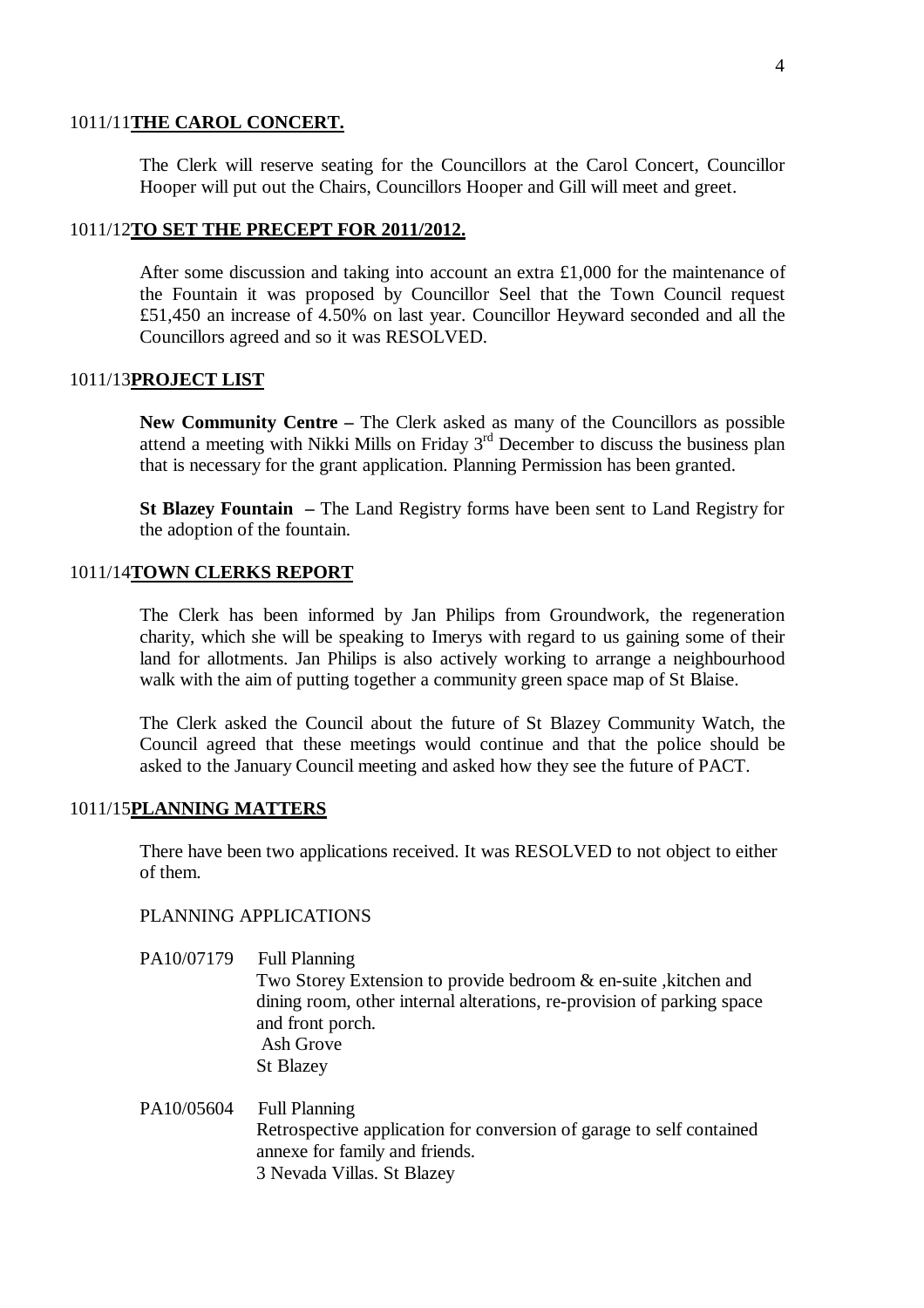Planning Application results received.

| C <sub>210</sub> /00823 | Full Planning – To run a taxi business from home.<br>Dolphin Cars – 77 Polgover Way.<br><b>CONDITIONAL PERMISSION GRANTED</b>                                           |
|-------------------------|-------------------------------------------------------------------------------------------------------------------------------------------------------------------------|
| PA10/04611              | Full Planning – Proposed Sun Room.<br>Trenovissick Farm, The Mount, St Blazey<br>WITHDRAWN                                                                              |
| PA10/05353              | Full Planning – Construction of a two storey, 3bed roomed house.<br>Land to the east of Penarwyn House, St Blazey.<br>WITHDRAWN                                         |
| PA10/05442              | Full Planning – Demolish part of existing building and the erection of<br>an extension and additional vehicular access.<br>47 Trenovissick Road, St Blazey<br>WITHDRAWN |
| PA10/05671              | Full Planning – Extension to the Burrows Centre.<br>Burrows Centre, Lamellyn Road, St Blazey<br><b>CONDITIONAL PERMISSION GRANTED</b>                                   |

PA10/0807 TPO – Tree Works. Roselyon Prep School, St Blazey CONSENT GRANTED

# 1011/16**ACCOUNTS**

| Income               |              |       | <b>Expenditure</b> |         |
|----------------------|--------------|-------|--------------------|---------|
| <b>Hall Bookings</b> | 423.00       | 10/10 | Council Tax        | 78.00   |
| <b>Hall Bookings</b> | 377.50 10/10 |       | <b>SWW</b>         | 55.00   |
| Interest             | 4.00 10/10   |       | Electricity        | 45.00   |
| Interest (Inv ac)    | 149.12 10/10 |       | <b>HMRC</b>        | 267.70  |
|                      |              |       | $CC$ (pen)         | 327.41  |
|                      |              |       | <b>Broadband</b>   | 25.64   |
|                      |              |       | Cleaner            | 78.00   |
|                      |              |       | Clerks Sal         | 974.03  |
|                      |              | 10/10 | <b>SWW</b>         | 11.50   |
|                      |              |       | Purl Design        | 5287.50 |
|                      |              |       | <b>British Gas</b> | 123.80  |
|                      |              |       | B.T                | 52.83   |
|                      |              |       | <b>Town Plan</b>   | 94.88   |
|                      |              |       | J T Groundwork's   | 1985.75 |
|                      |              |       |                    |         |
|                      | 953.62       |       |                    | 9407.04 |

The council RESOLVED to accept the accounts submitted.